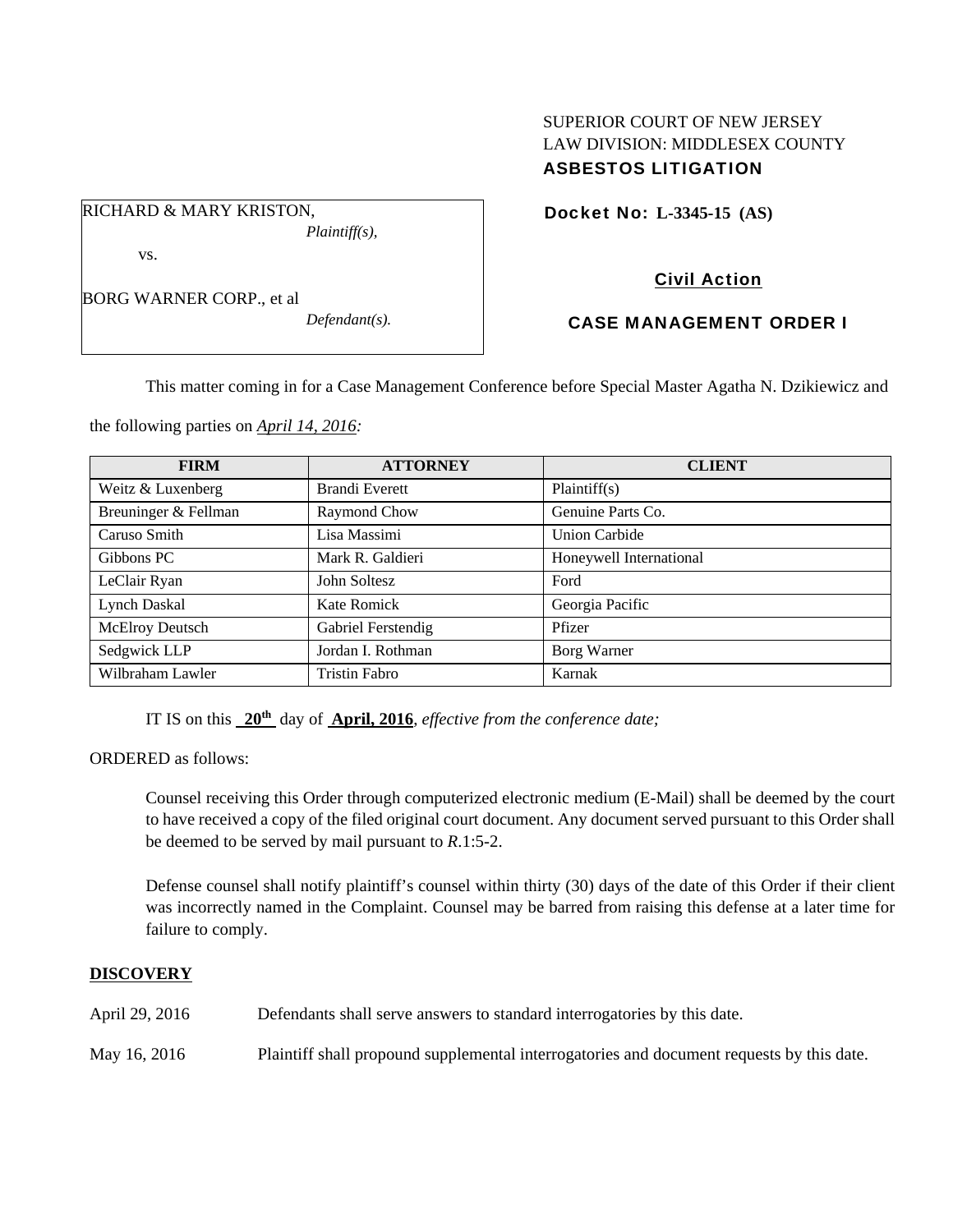| June 17, 2016           | Defendants shall serve answers to supplemental interrogatories and document requests by this<br>date.                                                                                                       |
|-------------------------|-------------------------------------------------------------------------------------------------------------------------------------------------------------------------------------------------------------|
| May 16, 2016            | Defendants shall propound supplemental interrogatories and document requests by this date.                                                                                                                  |
| June 17, 2016           | Plaintiff shall serve answers to supplemental interrogatories and document requests by this<br>date.                                                                                                        |
| July 29, 2016           | Fact discovery, including depositions, shall be completed by this date. Plaintiff's counsel shall<br>contact the Special Master within one week of this deadline if all fact discovery is not<br>completed. |
| August 31, 2016         | Depositions of corporate representatives shall be completed by this date.                                                                                                                                   |
| 8 LBI 17 ABBBY 13 LBIBY |                                                                                                                                                                                                             |

#### **EARLY SETTLEMENT**

September 9, 2016 Settlement demands shall be served on all counsel and the Special Master by this date.

#### **SUMMARY JUDGMENT MOTION PRACTICE**

| September 16, 2016 Plaintiff's counsel shall advise, in writing, of intent not to oppose motions by this date. |  |  |
|----------------------------------------------------------------------------------------------------------------|--|--|

- September 30, 2016 Summary judgment motions shall be filed no later than this date.
- October 28, 2016 Last return date for summary judgment motions.

### **MEDICAL DEFENSE**

|                   | In addition, defendants shall notify plaintiff's counsel (as well as all counsel of record)<br>of a joinder in an expert medical defense by this date. |
|-------------------|--------------------------------------------------------------------------------------------------------------------------------------------------------|
| November 30, 2016 | Defendants shall identify its medical experts and serve medical reports, if any, by this date.                                                         |
| August 29, 2016   | Upon request by defense counsel, plaintiff is to arrange for the transfer of pathology specimens<br>and x-rays, if any, by this date.                  |
| August 29, 2016   | Plaintiff shall serve medical expert reports by this date.                                                                                             |
| April 29, 2016    | Plaintiff shall serve executed medical authorizations by this date.                                                                                    |

#### **LIABILITY EXPERT REPORTS**

- August 29, 2016 Plaintiff shall identify its liability experts and serve liability expert reports or a certified expert statement by this date or waive any opportunity to rely on liability expert testimony.
- November 30, 2016 Defendants shall identify its liability experts and serve liability expert reports, if any, by this date or waive any opportunity to rely on liability expert testimony.

\_\_\_\_\_\_\_\_\_\_\_\_\_\_\_\_\_\_\_\_\_\_\_\_\_\_\_\_\_\_\_\_\_\_\_\_\_\_\_\_\_\_\_\_\_\_\_\_\_\_\_\_\_\_\_\_\_\_\_\_\_\_\_\_\_\_\_\_\_\_\_\_\_\_\_\_\_\_\_\_\_\_\_\_\_\_\_\_\_\_\_\_\_\_\_\_\_\_\_\_\_\_\_\_\_\_\_\_\_\_